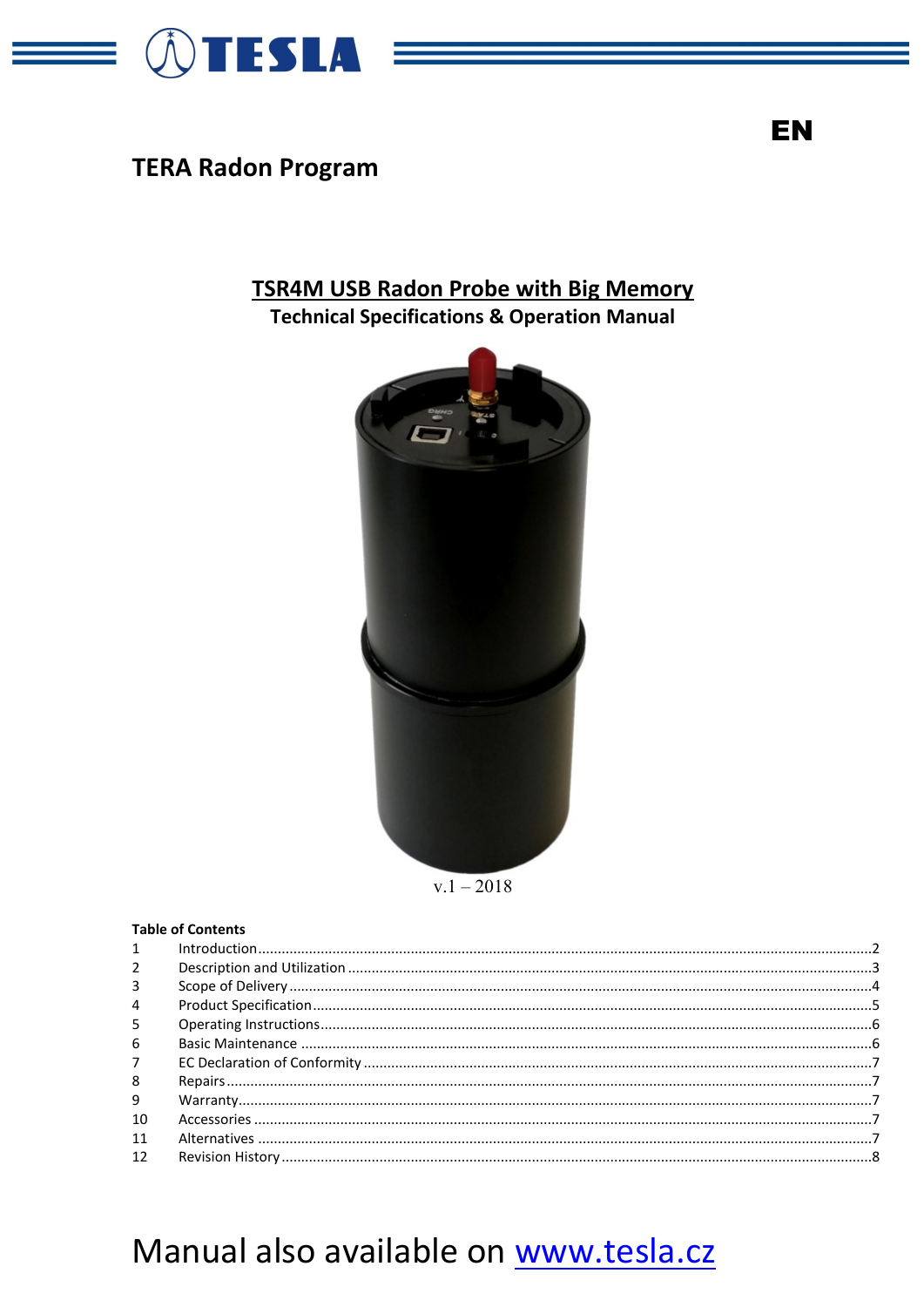#### **COPYRIGHT NOTICE**

No part of this document may be reproduced, republished, translated or digitalized in any form or by any means, without prior written permission of TESLA.

Information contained in this manual relates exclusively to the TERA system component specified on the title page. New versions and modifications may be developed without prior notice to current users. TESLA has made every attempt to provide you with complete, error-free and accurate information in this manual. TESLA is not liable for errors or omissions contained in this document, or for any damages however resulted from using or relying on any information contained herein. TESLA's liability for errors shall be strictly limited to correcting such errors and providing advisory services as described below.

Users should be familiar with operation basis of used product. If you experience any problems with your product, please contact us at:

> TESLA Rubeska 215/1 190 00 Prague 9 - Vysocany [www.tesla.cz](http://www.tesla.cz/)

#### <span id="page-1-0"></span>1 Introduction

This document describes technical specifications and user operation of the TSR4M USB Radon Probe with Big Memory.

Product was developed and manufactured in the Czech Republic. All rights reserved TESLA. Offer or delivery of products or services related to the product does not include transfer of ownership rights.

Before using the product, please read this manual carefully and understand all operating and safety precautions. Compliance with operational and safety precaution can prevent from damage to equipment or injuries to personnel. Operating and safety instructions in the document are marked as follows:

#### *Attention! This formatted text indicates the operating and safety instructions.*

The product may only be used in the specified manner and for its intended purpose. The product may be provided to third persons along with this documentation only.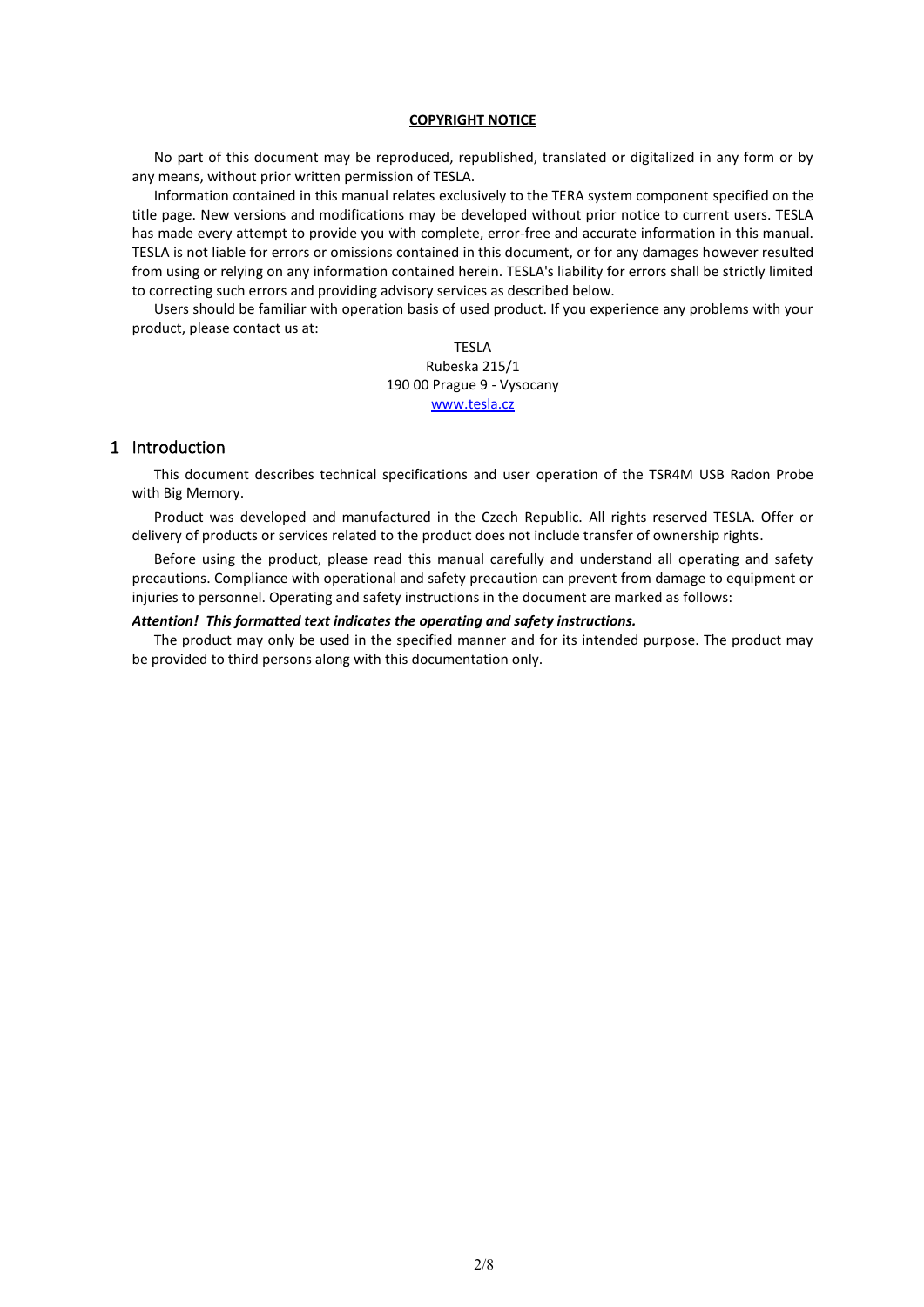#### <span id="page-2-0"></span>2 Description and Utilization



TSR4M is designed for continuous measuring of radon concentrations in buildings.

Portable probe basis is a measuring chamber with a semiconductor photodetector. Radon enters the chamber by diffusion through the input filter on the bottom of probe. The probe measures in autonomous and time continuous way. It processes results every 4-minute intervals and from this counts short-term moving average of radon concentration ( 1 hour moving average - average of 15 4-minute process intervals). It also counts long-term moving average of radon concentration (24 hours moving average). The probe saves time records of these radon concentration values including values of humidity and temperature within its internal memory (typically at an interval of 1 hour). Next saved value is time record of measuring energy spectrum (typically at an interval of 12 hours). The probe is random for location in measured place, but generally it is put on the bottom of the probe. Bottom of the probe cannot be covered. The probe can be switched on/off by switch. LEDs "STAT" and "CHRG" indicate current status of probe see 'Operation manual´ below.

The resulting values can be downloaded continuously during measurement or at once at the end of measurement. Data from the radon probe is downloaded to a PC directly via USB interface. Capacity of internal memory is almost unlimited.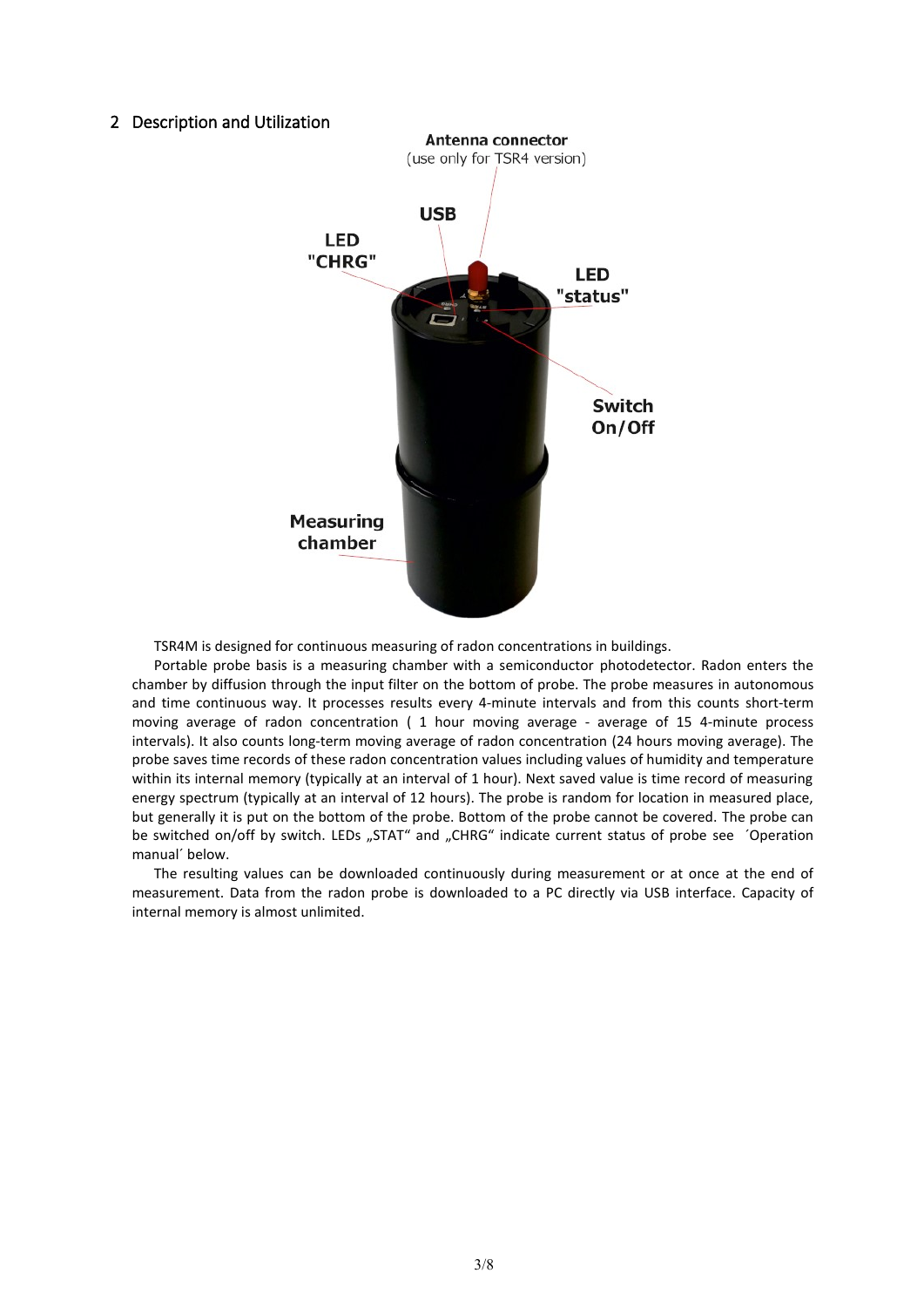#### **TSR4M Radon Probe can be operated by these ways:**

A) **Standalone probe** - Thanks to its independent battery power, portable radon measuring probe supports flexible placing options within monitored structures. Accumulator will last for more than 1 year after full charging. After switching on TSR4M immediately starts measuring and saving results into internal memory. The resulting values are downloaded after end of the measurement by B) way.



B) **Probe connected via USB** – Using usbRADONview app and USB cable is possible to download results into PC continuously during measurement or at once at the end of measurement. usbRADONview application, drivers and user manual is free downloaded on website: [http://www.tesla.cz/.](http://www.tesla.cz/)



#### <span id="page-3-0"></span>3 Scope of Delivery

- TSR4M USB Radon Probe with Big Memory
- Power adapter 230VAC/5VDC
- USB cable A-B
- Probe holder
- <span id="page-3-1"></span>• Operation Manual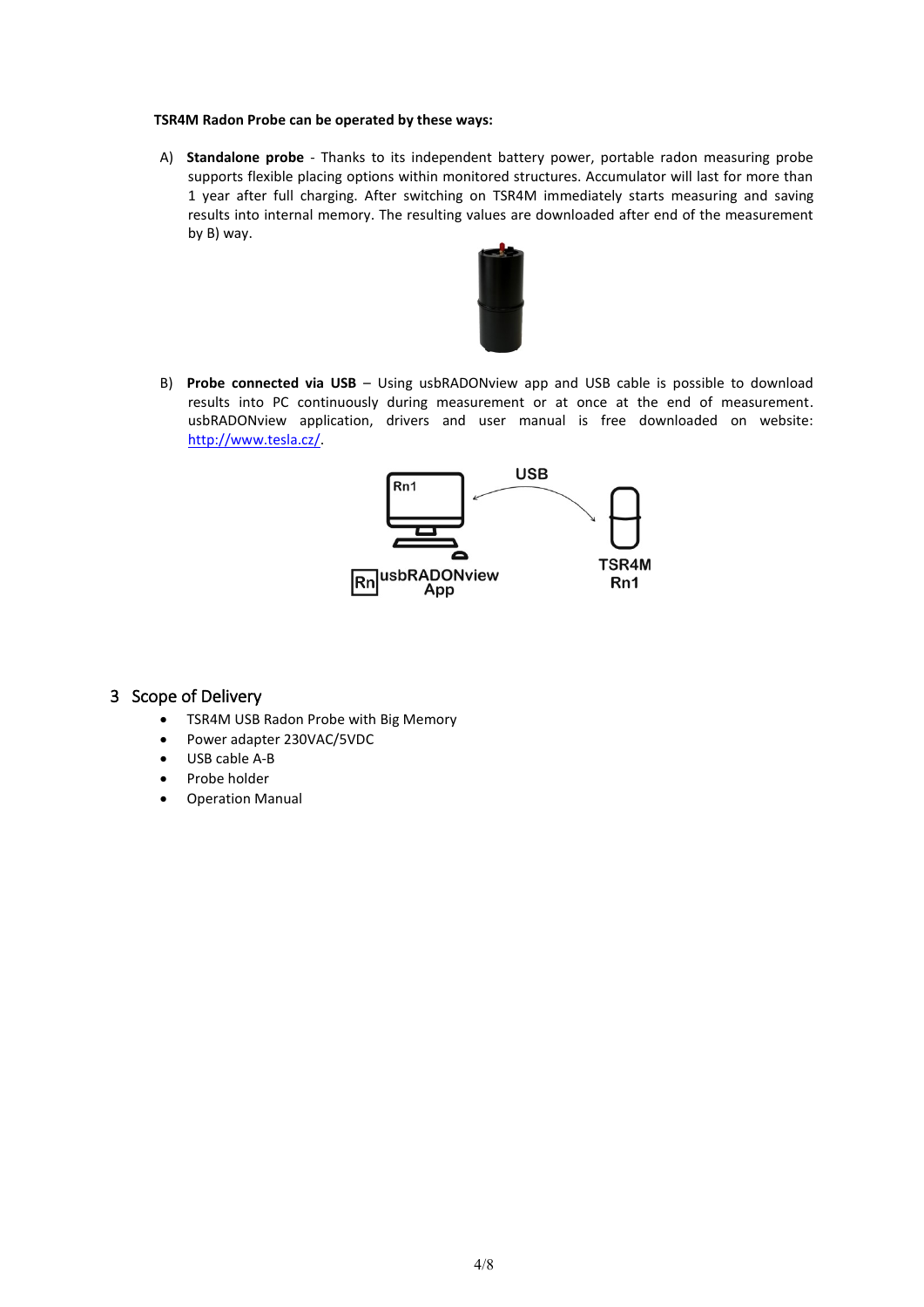## 4 Product Specification

| Product                                                | TSR4M USB Radon Probe with Big Memory                                                           |
|--------------------------------------------------------|-------------------------------------------------------------------------------------------------|
| Type symbol                                            | 042 127 213 000                                                                                 |
| Average measurement sensitivity 0,25 count/hour/Bq.m-3 |                                                                                                 |
|                                                        | (method RaA+RaC; 15°C ÷ 30°C; rel. hum. 20% ÷ 40%)                                              |
| Measuring range                                        | $MDA - 100000 Bq/m^3$ ;                                                                         |
|                                                        | MDA = 100 Bq/m <sup>3</sup> per 1 hour or 20 Bq/m <sup>3</sup> per 24 hours                     |
| Measurement uncertainty                                | < 13% at 300 Bq/m <sup>3</sup> per 1 hour;                                                      |
|                                                        | < 3% at 300 Bq/m <sup>3</sup> per 24 hour                                                       |
| Measuring chamber capacity                             | 0,176 dm3                                                                                       |
| Response rate                                          | < 30 minutes (RaA); < 3 hours (RaA + RaC)                                                       |
| Radon records                                          | calculated from RaA (quicker, less sensitive)                                                   |
|                                                        | calculated form RaA + RaC (slower, more sensitive)                                              |
| Measuring relative humidity<br>range                   | $10 - 90 %$                                                                                     |
| Measuring temperature range                            | $-20$ to + 60 °C                                                                                |
| Records saving interval                                | 1-255 minutes, default 1 hour                                                                   |
| Results memory capacity                                | 29 999 985 records; 9 927 040 spectra                                                           |
| Powering                                               | internal rechargeble accumulator; charging via USB                                              |
| Accu life after full charging                          | >1 year (also depens on operating conditions)                                                   |
| Current radon concentration<br>results                 | short-term (0,5 hour running average from RaA)                                                  |
|                                                        | long-term (24 hours running average from RaA + RaC)                                             |
| Dimension                                              | Ø 80 x 175 mm                                                                                   |
| Operating conditions                                   | Temperature: -10 °C to +40 °C                                                                   |
|                                                        | Recommended relative humidity: 10% - 75%                                                        |
|                                                        | Maximum working relative humidity: 0% - 99%                                                     |
|                                                        | * Increased humidity reduces the life of a charged battery.                                     |
|                                                        | * There must be no condensation of water in the chamber - erroneous<br>results                  |
| Detector life                                          | 50-100 million pulses;                                                                          |
|                                                        | that means at an average concentration of 1000 Bq / m3 -> 12 years;<br>10,000 Bq / m3 -> 1 year |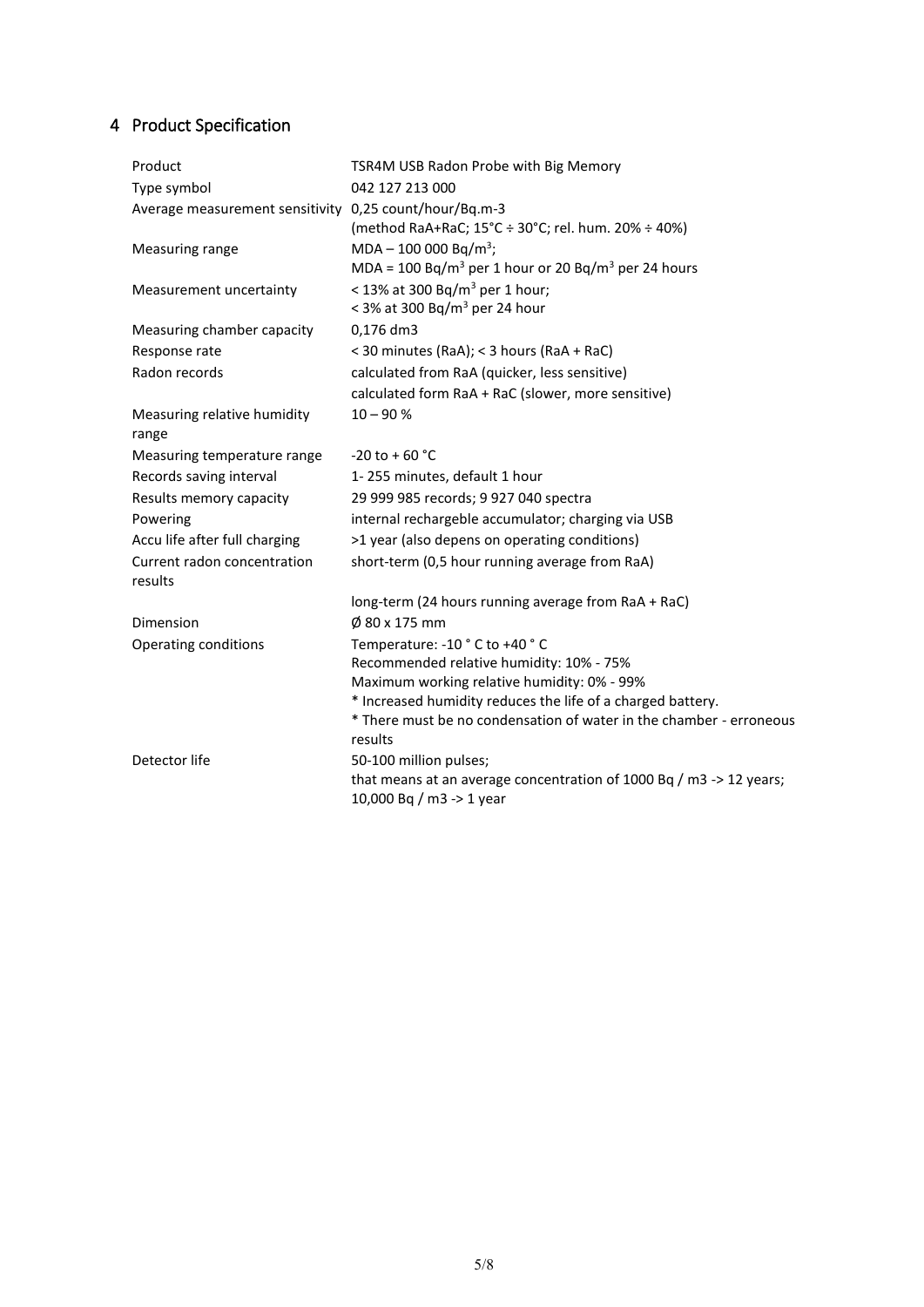### <span id="page-5-0"></span>5 Operating Instructions

#### **Switching on and off:**

The probe measures radon concentration autonomously only if the switch is in position "I"( switch on). The switching on is signalized by LED diode "STAT" according chart below.

If the switch is in position "0" (switch off) the probe doesn't measure radon concentration. In switching off mode the probe only keeps running real time for correct date and time of records in case of switch it on again. By switching off the probe doesn´t lose previous records of measurement. The switching on is signalized by LED diode "STAT" according chart below.

Download data from probe over USB is possible only if switch is in position "I" (switch on).

#### LED diode ..STAT":

It signalizes status radon probe according to following chart:

| Color                       | <b>Description</b>                                                          |  |
|-----------------------------|-----------------------------------------------------------------------------|--|
| <b>Green blink 3x</b>       | Radon probe has just been turned on.                                        |  |
| <b>Green blink after 5s</b> | Radon probe measures and works correctly                                    |  |
| Yellow blink 4x             | Radon probe has just been turned off.                                       |  |
| <b>Green / Yellow</b>       | Radon probe measures but troubles are occur. - especially low capacity of   |  |
| blink after 5s              | accumulator. Warnings and errors are shown in PC application.               |  |
| No light, No blinking       | Radon probe doesn't measure or accumulator is empty or device is damaged.   |  |
|                             | Charging process of accumulator is described in chapter "Basic Maintenance/ |  |
|                             | Accumulator charging"                                                       |  |

#### **Power supply:**

According to operation method the radon probe can be supplied:

- 1) By internal accumulator for portable use Radon probe includes internal accumulator which is able to ensure autonomous operation of probe for more than 12 months without charging. Depends on climatic condition of probe use. Accumulator is charged with USB port and provided USB cable. The USB cable is possible to connect to PC or to delivered power adapter. Status of accumulator and charging process are described in paragraph ´Basic Maintenance/Accumulator charging´
- 2) By mains power supply 230V/50Hz for stationary use Radon probe is permanently supplied by delivered power adapter. Power adapter is connected to probe via provided USB cable. In case of blackout internal accumulator ensures UPS function.

#### **Configuration:**

Setting and configuration are realized by usbRADONview application. UsbRADONview application, drivers and user manual with detail configuration description are free downloaded on website: [http://www.tesla.cz/.](http://www.tesla.cz/)

#### <span id="page-5-1"></span>6 Basic Maintenance

#### **Accumulator charging:**

 During portable use of radon probe is essential to monitor state of internal accumulator and recharge it if necessary. If accumulator is discharged the probe automatically turns off. The probe is switched on again powering over USB port.

Current state of accumulator can be determined by two ways:

1) By LED diode ´STAT´ - If LED starts blinking in green-yellow color it indicates that system is working incorrectly and one of main case is low voltage of accumulator. (see paragraph "Operation Manual / LED diode "STAT"").

2) In usbRADONview application - where you can check current accumulator voltage. Voltage should not fall below 3.5 V, in limit conditions falls below 3.3V.

Accumulator is charged via USB port using supplied USB cable. USB cable can be connected to PC or to supplied power adapter. Connect USB cable with power to USB port of probe. LED diode ´CHRG´ next to USB port of probe indicates charging status according to following chart: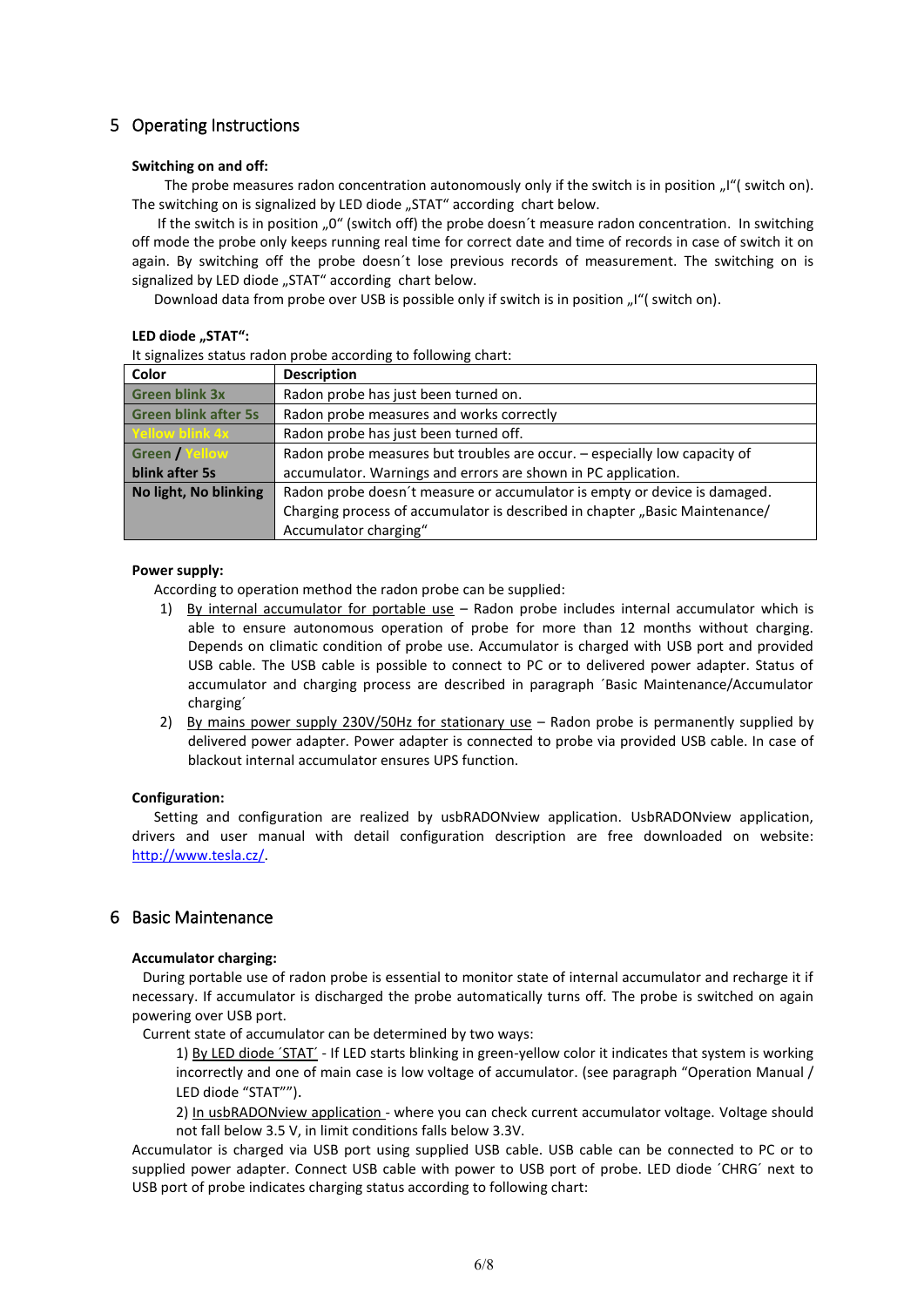#### **LED diode ´CHRG´**

| Color                             | <b>Description</b>                                                    |  |
|-----------------------------------|-----------------------------------------------------------------------|--|
| <b>Green</b>                      | Accumulator is fully charged                                          |  |
| Yellow                            | Accumulator is being charged                                          |  |
| Green - Yellow alternate blinking | Accumulator is damaged, contact Service Center                        |  |
| No light, No blinking             | It is not connected to an external power supply or device is damaged. |  |

Accumulator is fully charged when LED diode ´CHRG´ is green. You can disconnect USB cable.

#### **Recalibration:**

We recommend regular recalibration of the device at the manufacturer within 1-2 years. Within the warranty period, one recalibration is free from the manufacturer.

#### <span id="page-6-0"></span>7 EC Declaration of Conformity

EC Declaration of Conformity will be delivered by Tesla producer on request. If interested, please use contacts on the web [www.tesla.cz](http://www.tesla.cz/).

#### <span id="page-6-1"></span>8 Repairs

Any repairs and non basic maintenance must be performed exclusively by TESLA manufacturer.

TESLA Rubeska 215/1 190 00 Prague 9 - Vysocany [www.tesla.cz](http://www.tesla.cz/)

#### <span id="page-6-2"></span>9 Warranty

- This product is covered by warranty of 24 months from purchase date.
- In case of warranty claim, please contact our Service Department.
- Warranty covers any defects in materials or workmanship and excludes any damage resulting from or caused by transport or handling or by any misuse.
- Warranty ceases if product has been used improperly or its seal is broken.
- In case of warranty claim, warranty period is prolonged by number of days product was undergoing warranty repairs.
- After the end of its life, product must be handled as e-waste.

#### <span id="page-6-3"></span>10 Accessories

Radon Probe accessories are available at producer [www.tesla.cz](http://www.tesla.cz/) or at distributor.

**Probe holder** (is included in package)



#### <span id="page-6-4"></span>11 Alternatives

TSR4M probe is easy and quick to change in manufacturer to new type of these probes:

**TSR4** – WLAN Wireless and USB Radon Probe **TSR4S** - SIGFOX Wireless and USB Radon Probe